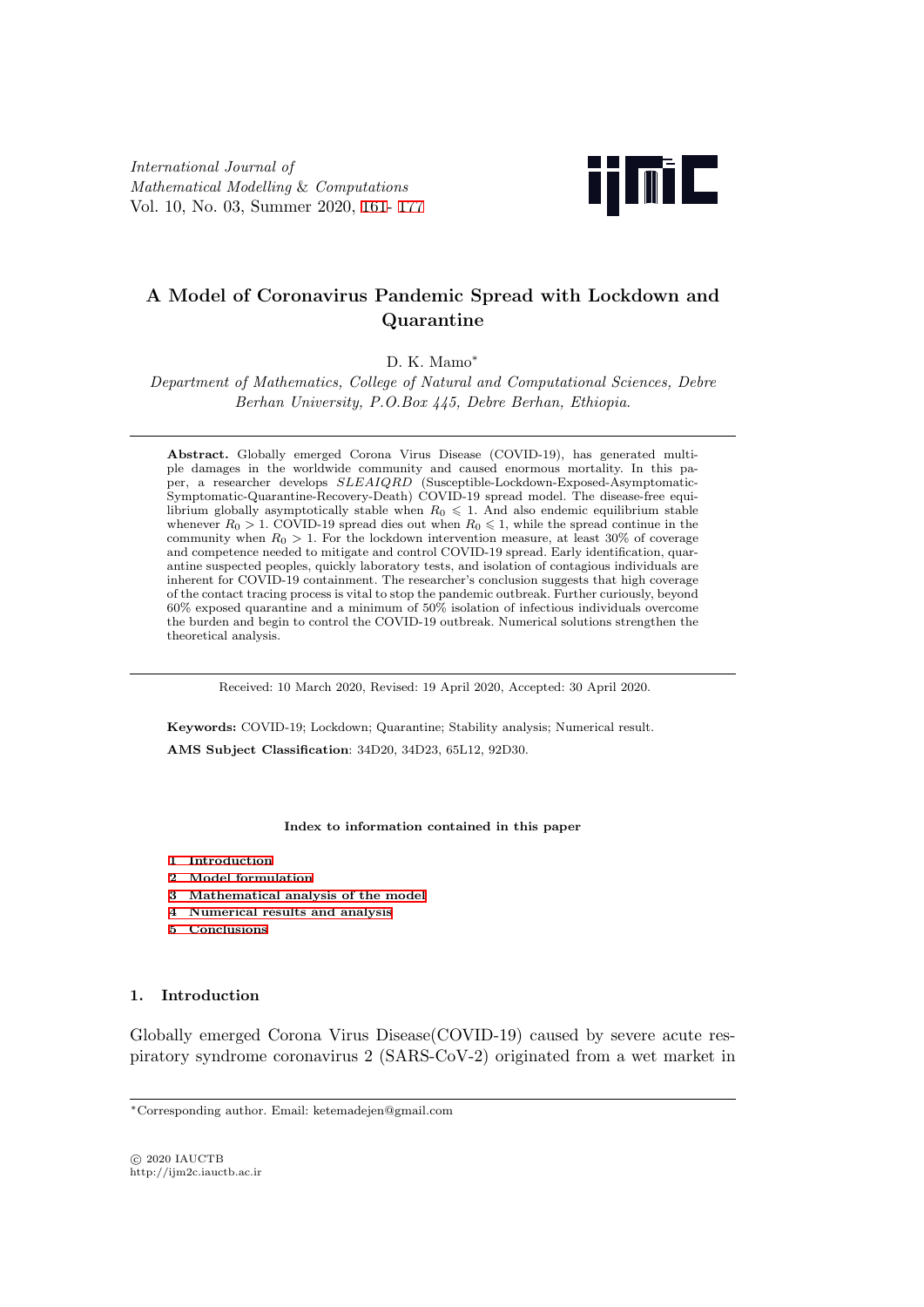Wuhan, China, is now widespread in the world and has severely affected many counties. [17] [18]. It has generate multiple damages in worldwide community and caused enormous mortality. The most common sym[pto](#page-0-0)[ms o](#page-16-0)f COVID-19 are fever, tiredness, and dry cough. Some patients may have aches and pains, nasal congestion, runny nose, sore throat or diarrhea. These symptoms may appear 2-14 days after expo[sur](#page-16-1)e[, m](#page-16-2)ost commonly around five days [16, 19].

People infected by those initial cases spread the disease to other drastically due to human to human transmission [15]. Although Corona represents a major public health issue in world, as of March 11, 2020, over 118,000 infections spanning 113 countries have been confirmed by the World He[alth](#page-16-3) [O](#page-16-4)rganization (WHO). The WHO declared this public health emergency as a pandemic [9]. As of 14 April 2020, WHO reported 1*,* 844*,* 863 [con](#page-15-1)firmed case and 117*,* 021 deaths have been recorded globally [5].

Mathematical modeling based on system of differential equations may provide a comprehensive mechanism for the dynamics of a disease trans[m](#page-15-2)ission. The study about the spread and control of COVID-19 is essential at this time. Different scholars are study abo[ut](#page-15-3) infectious disease spread control by using modeling approach [1–3, 7, 8, 10]. Recently, researcher study a bout COVID-19 [4, 11, 13, 20]. The present work is *SEIR* form [12], which incorporates the recommended public health interventions in the current pandemic. The recommended mitigation strategies of the pandemic are lockdown, quarantine, and isolation of infected individuals by [effi](#page-15-4)[ci](#page-15-5)e[n](#page-15-6)t [id](#page-15-7)[ent](#page-15-8)ification process. A researcher focus on the imp[a](#page-15-9)c[t o](#page-15-10)f [int](#page-15-11)[erve](#page-16-5)ntion measures by varying the p[ara](#page-15-12)meter values. The model result indicates that the containment of the pandemic requires high level of both identification and separation of infected individuals from the susceptible population.

## **2. Model formulation**

In this model, consider  $N(t)$  be the total population at any time  $t$ , and divided into eight sub-populations.

- $S(t)$  susceptible population, which denotes individuals who are susceptible to get the virus and so might become infectious when exposed at a time *t*.
- $L(t)$  lockdown population, which represents some portion of the susceptible population those are ordered at-home quarantined.
- $E(t)$  exposed population, which denotes the individuals who are COVID-19 infected, yet not contagious at a time *t*.
- $A(t)$  asymptomatic infected population, which represents contagious individuals, who don't exhibit COVID-19 related symptoms at a time *t*
- $Q(t)$  quarantine population, which denotes individuals who are suspected by COVID-19 becomes under quarantine at a time *t*.
- $I(t)$  symptomatic infected population, which denotes contagious individuals those were manifested COVID-19 related symptoms at a time *t*.
- $R(t)$  recovered population, which represents the number of COVID-19 discharged individuals at a time *t*.
- $D(t)$  deceased population, which represents the number of COVID-19 induced death.

The model schematic diagram describes in Figure 1.

In the process of COVID-19 spreading, the spreading among these eight states is governed by the following assumptions. It is assumed that  $\beta$  is the contact rate of susceptible individuals with spreaders and the disease transmission follows the mass action principle. The transmission contribut[io](#page-2-0)n of asymptomatic infected is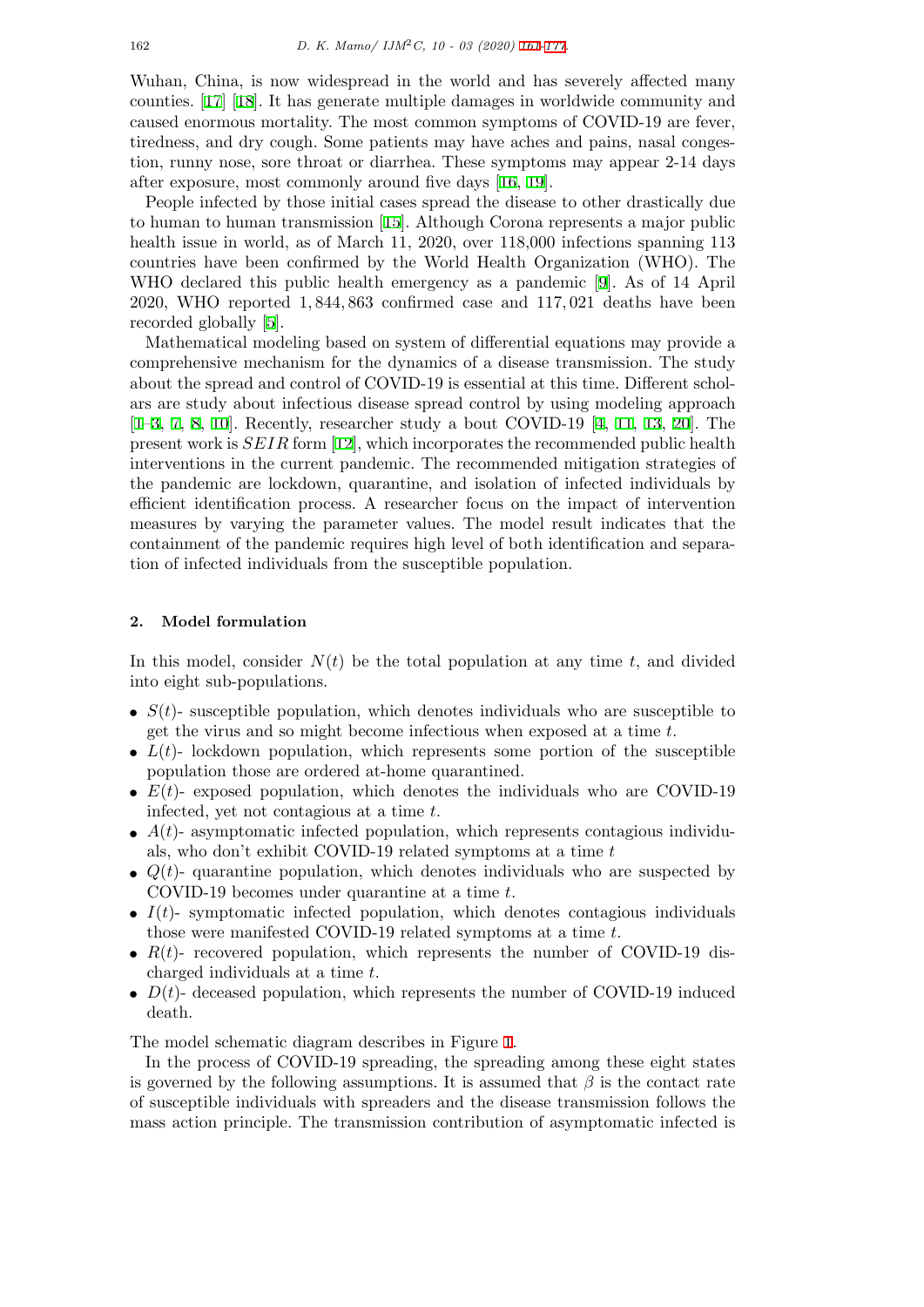<span id="page-2-0"></span>

Figure 1. Schematic diagram of the model.

adjusted by the parameter *η*.

It is assumed that some portion of susceptible can be at-home quarantine order by the rate of  $\theta$ , those are avoiding contact with the infected individual to protect themselves. The parameter  $\varphi$  is a measure of the accuracy of stay-at-home order. Considering lockdown lifting rate is  $\theta_0$  (so  $1/\theta_0$  is lockdown period). The one who completed incubation period becomes to infected at a rate of  $\sigma$ , that means  $\frac{1}{\sigma}$  is the average duration of incubation. Moreover, the exposed population changed to symptomatic by the probability of  $\kappa$ . By early identification and symptom manifestation exposed, symptomatic and asymptomatic individuals becomes to quarantine at a rate of  $\phi$ ,  $\alpha$ , and  $\psi$  respectively. It is assumed that the infectious infected individuals, leading to disease prevalence. The average duration of infectiousness is  $\frac{1}{\gamma}$ , when  $\gamma$  is the transmission rate from infected to recovery or death.In my assumption recovery from quarantined is better than and symptomatic class due to clinical treatment. Symptomatic infected and quarantine are recover with a probability of *τ*<sub>1</sub> and *τ*<sub>2</sub>, and also they will becomes to death with a probability of  $(1 - \tau_1)$  and  $(1 - \tau_2)$  respectively. The parameter  $\Lambda$  is the recruitment, while  $\mu$  natural birth and death rate of each state individuals. The parameters are all non-negative.

Based on the above considerations, the pandemic spreading leads to dynamic transitions among these states, shown in Figure 1. Taking into account the above circumstances, the dynamics of COVID-19 outbreak is governed by the following system of nonlinear ordinary differential equations:

<span id="page-2-1"></span>
$$
\frac{dS}{dt} = \Lambda - \beta S(t) (I(t) + \eta A(t)) - (\mu + \varphi \theta) S(t) + \theta_0 L(t),
$$
\n
$$
\frac{dL}{dt} = \varphi \theta S(t) - (\theta_0 + \mu) L(t),
$$
\n
$$
\frac{dE}{dt} = \beta S(t) (I(t) + \eta A(t)) - (\phi + \sigma + \mu) E(t),
$$
\n
$$
\frac{dA}{dt} = (1 - \kappa) \sigma E(t) - (\psi + \gamma + \mu) A(t),
$$
\n
$$
\frac{dI}{dt} = \kappa \sigma E(t) - (\alpha + \gamma + \mu) I(t),
$$
\n
$$
\frac{dQ}{dt} = \phi E(t) + \psi A(t) + \alpha I(t) - (\gamma + \mu) Q(t),
$$
\n
$$
\frac{dR}{dt} = \gamma A(t) + \tau_1 \gamma I(t) + \tau_2 \gamma Q(t) - \mu R(t),
$$
\n
$$
\frac{dD}{dt} = (1 - \tau_1) \gamma I(t) + (1 - \tau_2) \gamma Q(t) - \mu D(t)
$$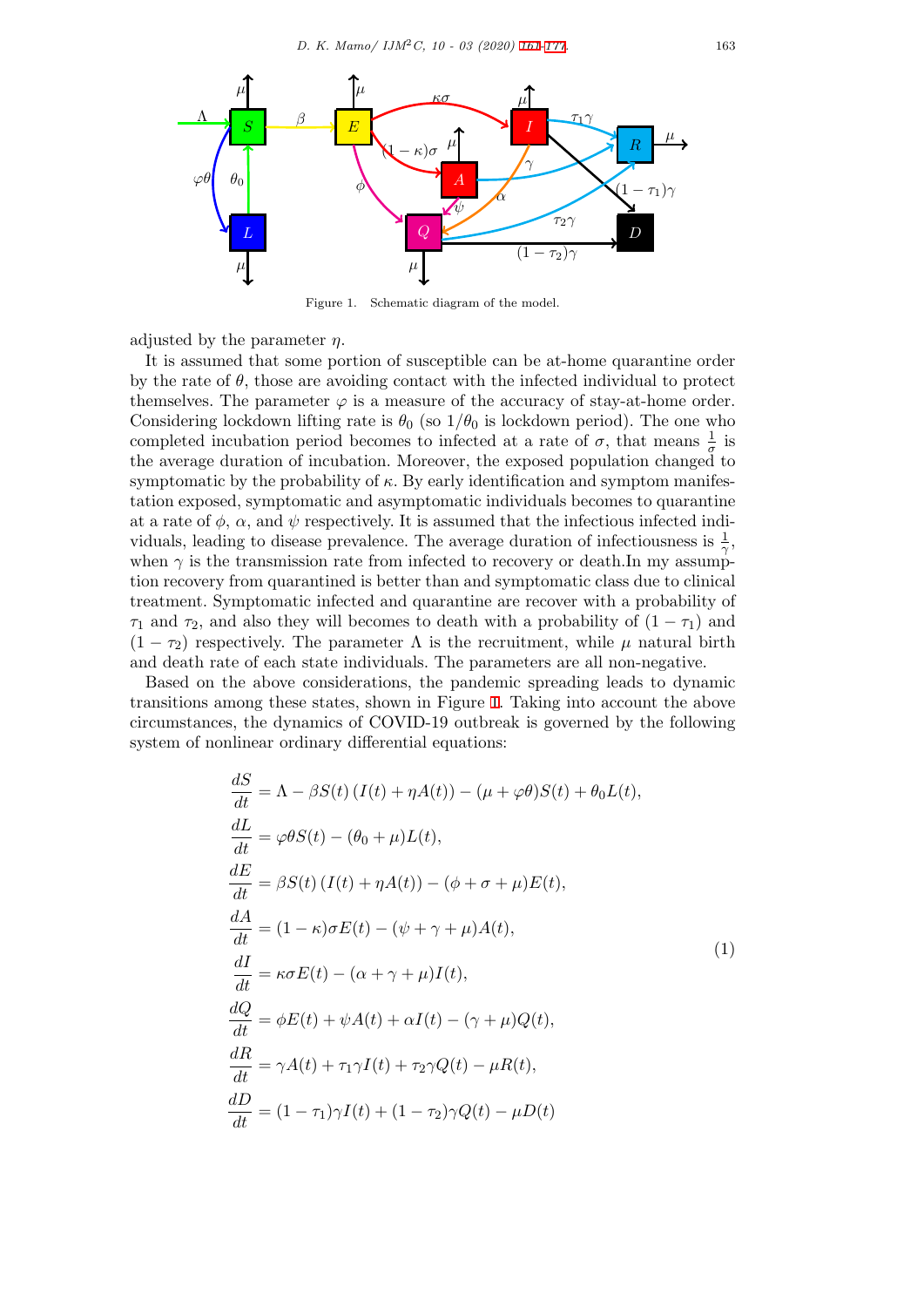The total population *N*(*t*) would be a constant all the time in this model i.e.,

$$
N(t) = S(t) + L(t) + E(t) + I(t) + A(t) + Q(t) + R(t).
$$

Assumed the total population is normalized and it's equals to one. We have the non-negative initial conditions

<span id="page-3-0"></span>
$$
(S(0), L(0), E(0), I(0), Q(0), A(0), R(0), D(0)) \in \mathbb{R}^{8}_{+}.
$$
 (2)

#### **3. Mathematical analysis of the model**

**Proposition 3.1** The biologically feasible region

$$
\Omega = \{ (S, L, E, A, Q, I, R) \in \mathbb{R}_+^8 : 0 < S + L + E + I + A + Q + R \leq \frac{\Lambda}{\mu} \}
$$

is a positively invariant and attracting region for the disease transmission model given by system (1) with initial conditions equation (2).

*Proof* Summing up the eight equations in system (1) and denoting

$$
N(t) = S(t) + L(t) + E(t) + I(t) + A(t) + Q(t) + R(t)
$$

we get

$$
\frac{dN(t)}{dt} \leqslant \Lambda - \mu N(t) - \mu D(t).
$$

This implies that

$$
\frac{dN(t)}{dt} + \mu N(t) \le \Lambda.
$$

Now, integrating both sides of the above inequality, we obtain

$$
0 < N(t) \leqslant \left( N(0)e^{-\mu t} + \frac{\Lambda}{\mu} (1 - e^{-\mu t}) \right).
$$

 $N(t)$  approaches to  $\frac{\Lambda}{\mu}$ , whenever  $t \to \infty$ , this implies that  $N(t) \leq \frac{\Lambda}{\mu}$  $\frac{\Lambda}{\mu}$ . Thus, the set  $\Omega$  is positive invariant, that is, all initial solutions belong to  $\Omega$  remain in  $\Omega, \forall t > 0.$ 

Hence, system (1) is considered mathematically and biologically well posed in  $\Gamma[21]$ .

#### **3.1** *Equilibrium [a](#page-2-1)nalysis*

In [th](#page-16-6)is subsection, we show the feasibility of all equilibria by setting the rate of change with respect to time *t* of all dynamical variables to zero. The model (1) has two feasible equilibria, which are listed as follows:

- (i) Disease-free equilibrium (DFE)  $E_0 \left( \frac{\Lambda(\theta_0+\mu)}{\mu(\omega\theta+\theta_0+\mu)} \right)$  $\frac{\Lambda(\theta_0+\mu)}{\mu(\varphi\theta+\theta_0+\mu)},\frac{\Lambda\varphi\theta}{\mu(\varphi\theta+\theta_0+\mu)}$  $\frac{\Lambda\varphi\theta}{\mu(\varphi\theta+\theta_0+\mu)}, 0, 0, 0, 0, 0, 0).$
- (ii) Endemic equilibrium (EE)  $E^*(S^*, L^*, E^*, A^*, I^*, Q^*, R^*, D^*).$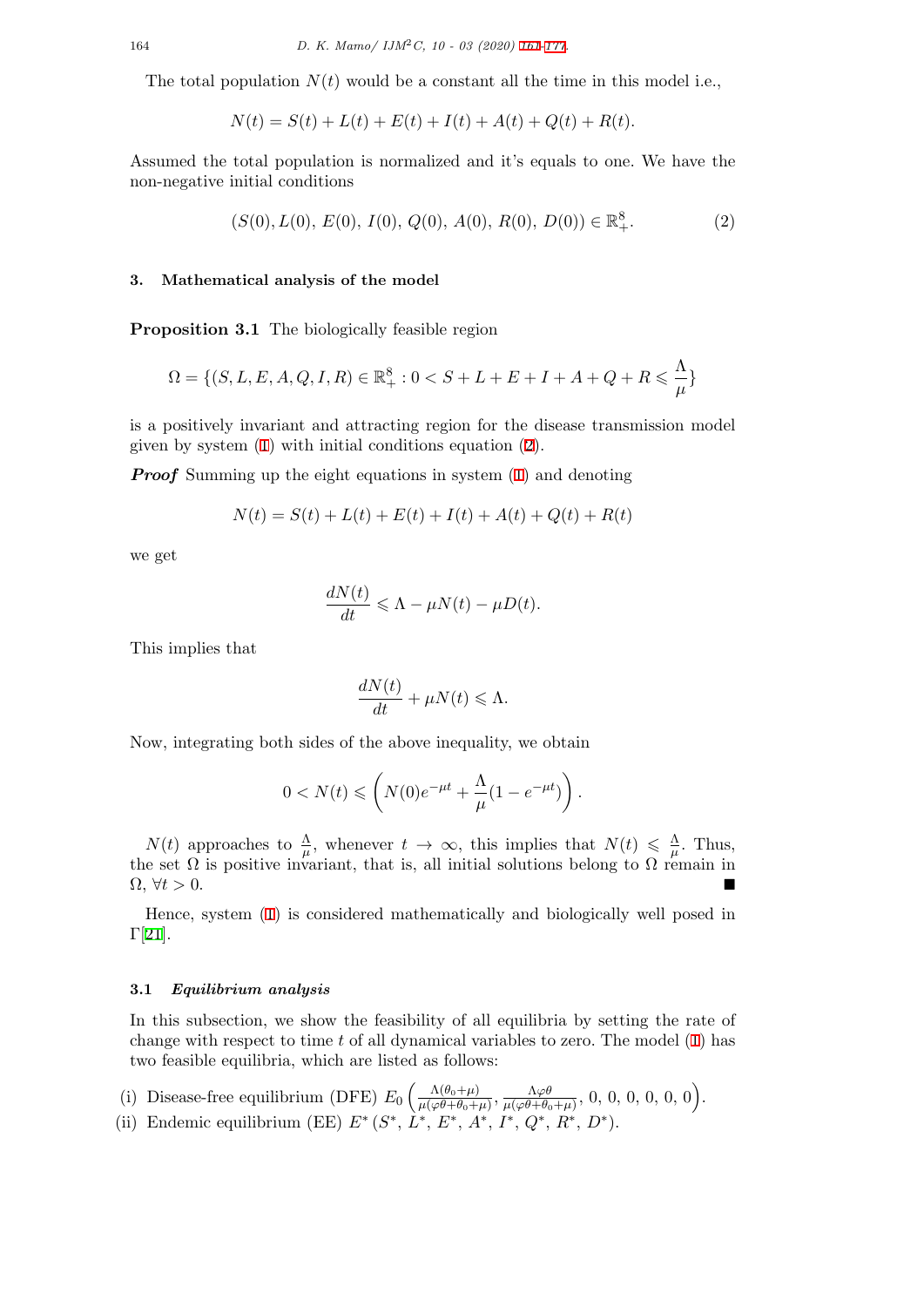The existence of endemic equilibrium is computed after we have the basic reproductive number  $\mathcal{R}_0$ .

# *3.1.1 Basic reproduction number*

Here, we will find the basic reproduction number  $(\mathcal{R}_0)$  of the model (1) using next generation matrix approach [14]. We have the matrix of new infection  $\mathcal{F}(X)$ and the matrix of transfer  $V(X)$ . Let  $X = (E, A, I, Q, L, S, R, D)^T$ , the model (1) can be rewritten as:

$$
\frac{dX}{dt} = \mathcal{F}(X) - \mathcal{V}(X),
$$

where

$$
\mathcal{F}(X) = \begin{pmatrix} \beta S(t) (I(t) + \eta A(t)) \\ 0 \\ 0 \\ 0 \\ 0 \\ 0 \\ 0 \\ 0 \end{pmatrix}
$$

*,*

$$
\mathcal{V}(X) = \begin{pmatrix} B_3E(t) \\ B_4A(t) - (1 - \kappa)\sigma E(t) \\ B_5I(t) - \kappa\sigma E(t) \\ B_6Q(t) - \phi E(t) - \psi A(t) - \alpha I(t) \\ B_2L(t) - \varphi \theta S(t) \\ \beta S(t) (I(t) + \eta A(t))) + B_1S(t) - \Lambda - \theta_0 L(t) \\ \mu R(t) - \gamma A(t) - \tau_1 \gamma I(t) - \tau_2 \gamma Q(t) \\ \mu D(t) - (1 - \tau_1) \gamma I(t) - (1 - \tau_2) \gamma Q(t) \end{pmatrix},
$$

where,  $B_1 = (\mu + \varphi \theta)$ ,  $B_2 = (\theta_0 + \mu)$ ,  $B_3 = (\phi + \sigma + \mu)$ ,  $B_4 = (\psi + \omega + \gamma + \mu)$ ,  $B_5 =$  $(\alpha + \gamma + \mu), B_6 = (\gamma + \mu).$ 

The Jacobian matrices of  $\mathcal{F}(X)$  and  $\mathcal{V}(X)$  at the disease free equilibrium  $E_0 \left( \frac{\Lambda(\theta_0+\mu)}{\mu(\omega\theta+\theta_0+\mu)} \right)$  $\frac{\Lambda(\theta_0+\mu)}{\mu(\varphi\theta+\theta_0+\mu)},\frac{\Lambda\varphi\theta}{\mu(\varphi\theta+\theta_0)}$  $\frac{\Lambda \varphi \theta}{\mu(\varphi \theta + \theta_0 + \mu)}, 0, 0, 0, 0, 0, 0)$  are, respectively,

$$
J\mathcal{F}(E_0) = \begin{pmatrix} F & 0 \\ 0 & 0 \end{pmatrix}, \text{ and } J\mathcal{V}(E_0) = \begin{pmatrix} V & 0 \\ J_1 & J_2 \end{pmatrix}.
$$

$$
F = \begin{pmatrix} 0 & \eta A_1 & A_1 & 0 \\ 0 & 0 & 0 & 0 \\ 0 & 0 & 0 & 0 \\ 0 & 0 & 0 & 0 \end{pmatrix} \text{ and } V = \begin{pmatrix} B_3 & 0 & 0 & 0 \\ (\kappa - 1)\sigma & B_4 & 0 & 0 \\ -\kappa\sigma & 0 & B_5 & 0 \\ -\phi & -\psi - \alpha & B_6 \end{pmatrix},
$$

where,  $A_1 = \beta \Lambda \frac{\mu + \theta_0}{\mu \mu + \varphi \theta_0}$  $\frac{\mu+\theta_0}{\mu(\mu+\varphi\theta+\theta_0)}$ .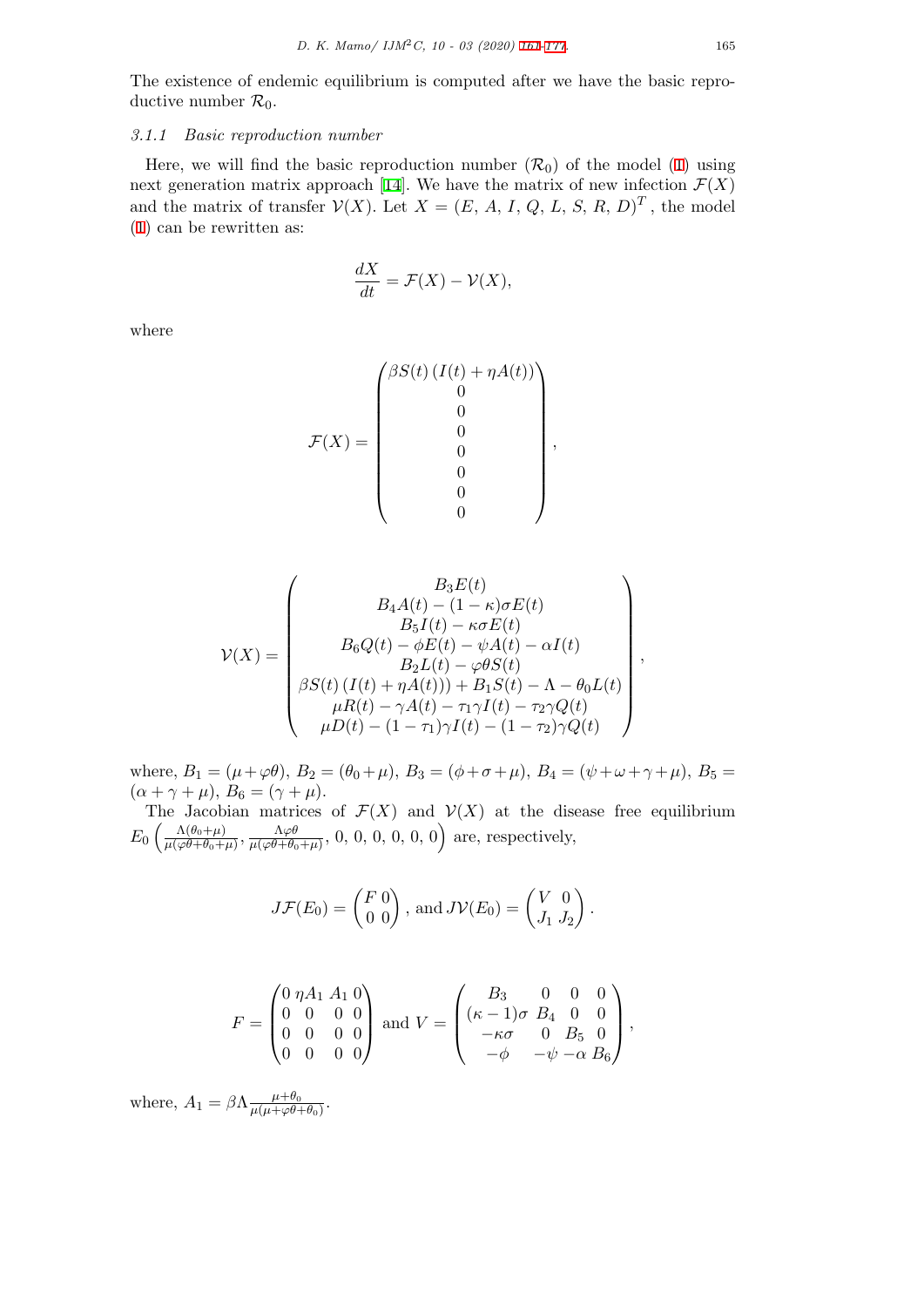The inverse of *V* is computed as

$$
V^{-1} = \begin{pmatrix} \frac{1}{B_3} & 0 & 0 & 0 \\ \frac{\sigma B_5 B_6 - \kappa \sigma B_5 B_6}{B_3 B_4 B_5 B_6} & \frac{1}{B_4} & 0 & 0 \\ \frac{\kappa \sigma}{B_3 B_4 B_5 B_6} & 0 & \frac{1}{B_5} & 0 \\ \frac{\kappa \kappa \sigma B_4 + \phi B_5 B_4 - \kappa \sigma \psi B_5 + \sigma \psi B_5}{B_3 B_4 B_5 B_6} & \frac{\psi}{B_4 B_6} & \frac{\alpha}{B_5 B_6} & \frac{1}{B_6} \end{pmatrix}.
$$

The next generation matrix is computed as

$$
F \times V^{-1} = \begin{pmatrix} \frac{\eta(\sigma B_5 B_6 - \kappa \sigma B_5 B_6) A_1}{B_3 B_4 B_5 B_6} + \frac{\kappa \sigma A_1}{B_3 B_5} \frac{\eta A_1}{B_4} & \frac{A_1}{B_5} & 0 \\ 0 & 0 & 0 & 0 \\ 0 & 0 & 0 & 0 \\ 0 & 0 & 0 & 0 \end{pmatrix}.
$$

The spectra radius of next generation matrix is

$$
\rho(FV^{-1}) = \frac{\sigma A_1 ((1 - \kappa)B_5 \eta + B_4 \kappa + (1 - \kappa)\omega)}{B_3 B_4 B_5}
$$

<span id="page-5-1"></span>*.*

Hence, the basic reproduction number is

$$
\mathcal{R}_0 = \frac{\sigma A_1 ((1 - \kappa)(B_5 \eta + \omega) + B_4 \kappa)}{B_3 B_4 B_5}.
$$

# *3.1.2 Stability of the disease free equilibrium*

In this subsection, a researcher shows linear stability of *E*<sup>0</sup> by finding the sign of eigenvalues of the Jacobian matrix of the model (1).

**Theorem 3.1** If  $\mathcal{R}_0 < 1$ , the disease-free equilibrium  $E_0$  of system (1) is locally asymptotically stable, and it is unstable if  $\mathcal{R}_0 > 1$ .

*Proof* In the absence of the disease, the model [ha](#page-2-1)s a unique disease free equilibrium  $E_0$ . Now the Jacobian matrix at equilibrium  $E_0$  is given by:

$$
\begin{pmatrix}\n-B_1 & \theta_0 & 0 & -\eta A_1 & -A_1 & 0 & 0 & 0 \\
\varphi \theta & -B_2 & 0 & 0 & 0 & 0 & 0 & 0 \\
0 & 0 & -B_3 & \eta A_1 & A_1 & 0 & 0 & 0 \\
0 & 0 & (1 - \kappa)\sigma & -B_4 & 0 & 0 & 0 & 0 \\
0 & 0 & \kappa\sigma & \omega & -B_5 & 0 & 0 & 0 \\
0 & 0 & \phi & \psi & \alpha & -B_6 & 0 & 0 \\
0 & 0 & 0 & \gamma & \gamma\tau_1 & \gamma\tau_2 & -\mu & 0 \\
0 & 0 & 0 & 0 & \gamma & (1 - \tau_1) \gamma(1 - \tau_2) & 0 & -\mu\n\end{pmatrix}.
$$
\n(3)

Here, we need find the eigenvalue of the system from the Jacobian matrix (3). We obtain the characteristic polynomial

$$
P(\lambda) = (-B_6 - \lambda) (-\lambda - \mu)^2 (\lambda^2 + (B_1 + B_2) \lambda + B_1 B_2 - \varphi \theta_0) (\lambda^3 + c_1 \lambda^2 + c_2 \lambda + c_3).
$$
\n(4)

<span id="page-5-0"></span>where, 
$$
c_1 = (B_3 + B_4 + B_5)
$$
,  $c_2 = (B_3B_4(1 - \mathcal{R}_a) + B_3B_5 + B_4B_5)$ , and  $c_3 = B_3B_4B_5(1 - \mathcal{R}_0)$ .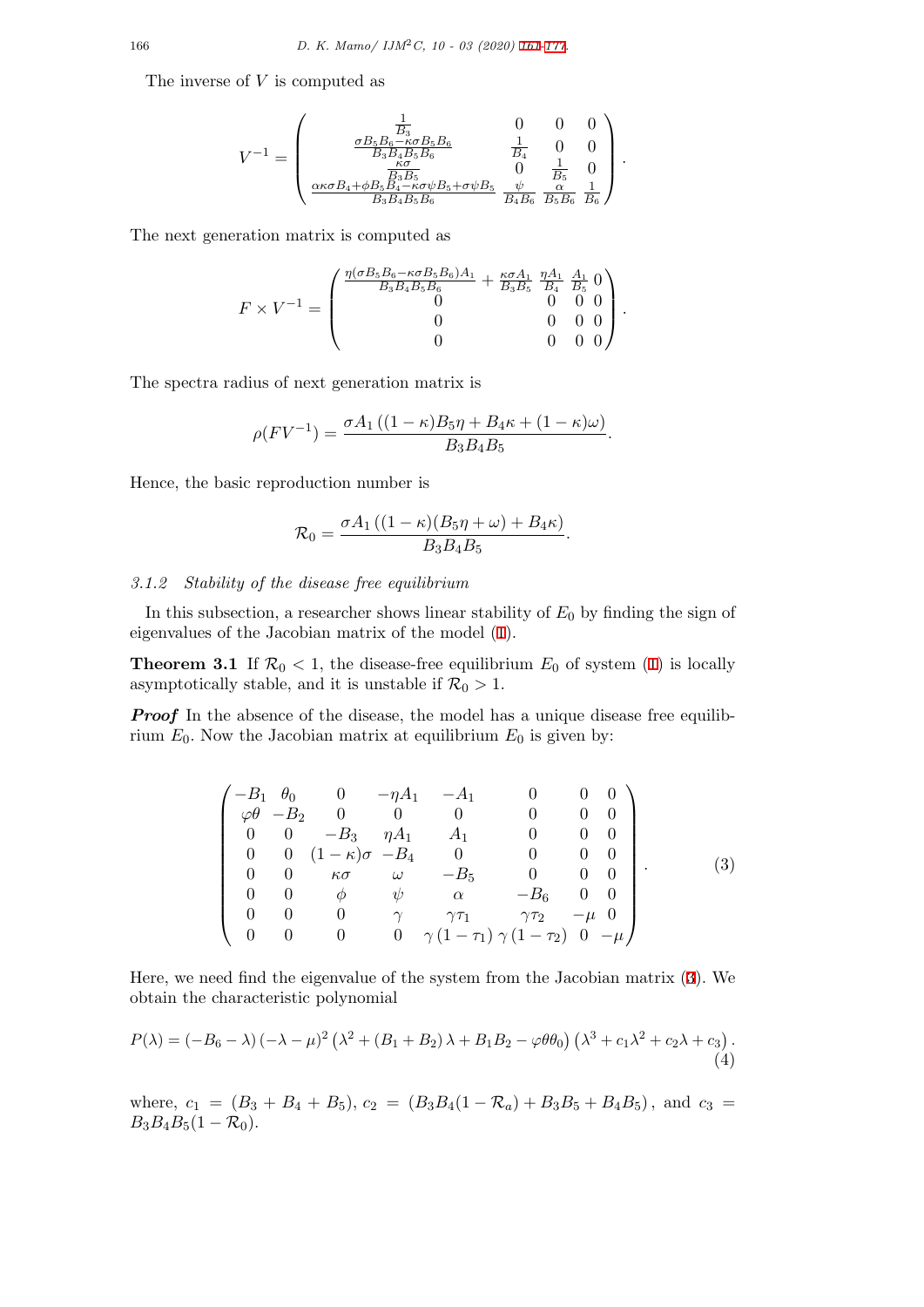From the characteristic polynomial in equation (4), it is easy to get three real negative eigenvalues of  $J(E_0)$ , which are  $\lambda_{1,2} = -\mu$ , and  $\lambda_3 = -B_6$ . We get the other real negative eigenvalues from the expression

$$
\lambda^2 + (B_1 + B_2) \lambda + B_1 B_2 - \varphi \theta \theta_0 \tag{5}
$$

and

<span id="page-6-0"></span>
$$
\lambda^3 + c_1 \lambda^2 + c_2 \lambda + c_3. \tag{6}
$$

From the quadratics equation (5),  $(B_1 + B_2) > 0$  and also  $B_1B_2 - \varphi\theta\theta_0 > 0$ . This implies that the eigenvalues  $\lambda_{4,5}$  are negative. Again from the polynomial (6), we have negative real root  $\lambda_{6,7,8}$ , whenever  $\mathcal{R}_0 < 1$ . Thus, the equilibrium  $E_0$  is locally asymptotically stable if  $\mathcal{R}_0 < 1$ .  $E_0$  becomes unstable whenever  $E^*$  is feasible (i.e.,  $\mathcal{R}_0 > 1$ )[.](#page-6-0) The proof is complete.

Physically speaking, Theorem 3.1 implies that disease can be eliminated if the initial sizes are in the basin of attraction of the DFE  $E_0$ . Thus the infected population can be effectively controlled if  $\mathcal{R}_0 < 1$ . To ensure that the effective control of the infected population is independent of the initial size of the human population, a global asymptotic stability res[ult m](#page-5-1)ust be established for the DFE.

**Theorem 3.2** If  $\mathcal{R}_0 \leq 1$ , then the disease-free equilibrium,  $E_0$ , of system (1) is globally asymptotically stable in  $\Omega$ .

*Proof* To show the global stability of the disease-free equilibrium  $E_0$ , we construct the following Lyapunov function Let  $Z = (S, L, E, A, I, Q, R, D)^T$  and consi[de](#page-2-1)r a Lyapunov function,

<span id="page-6-1"></span>
$$
\mathcal{J}(Z) = a_1 E + a_2 A + a_3 I
$$

in which we only considered the variables representing the infected components of the model, where,  $a_1 = \sigma(\kappa B_4 + \eta(1-\kappa)B_5)/B_3B_4$ ,  $a_2 = \eta B_5/B_4$  and  $a_3 = 1$ .

Differentiating  $\mathcal J$  in the solutions of system (1) we get

$$
\dot{\mathcal{J}} = a_1 \dot{E} + a_2 \dot{A} + a_3 \dot{I},
$$
\n
$$
= \frac{\sigma(\kappa B_4 + \eta (1 - \kappa) B_5)}{B_3 B_4} (\beta S(t) (I(t) + \eta A(t)) - B_3 E(t))
$$
\n
$$
+ \frac{\eta B_5}{B_4} ((1 - \kappa) \sigma E(t) - B_4 A(t)) + \kappa \sigma E(t) + -B_5 I(t)
$$
\n
$$
= B_5 \frac{\sigma(\kappa B_4 + \eta (1 - \kappa) B_5)}{B_3 B_4 B_5} \beta S(t) (I(t) + \eta A(t)) - B_5 (I(t) + \eta A(t))
$$
\n
$$
= \left( \frac{\sigma(\kappa B_4 + \eta (1 - \kappa) B_5)}{B_3 B_4 B_5} \beta S(t) - 1 \right) B_5 (I(t) + \eta A(t)).
$$

Therefore,

$$
\dot{\mathcal{J}} \leqslant \left(\frac{\sigma(\kappa B_4 + \eta(1 - \kappa)B_5)}{B_3B_4B_5}\beta S(0) - 1\right)B_5(I(t) + \eta A(t))
$$

$$
= (\mathcal{R}_0 - 1)B_5(I(t) + \eta A(t)),
$$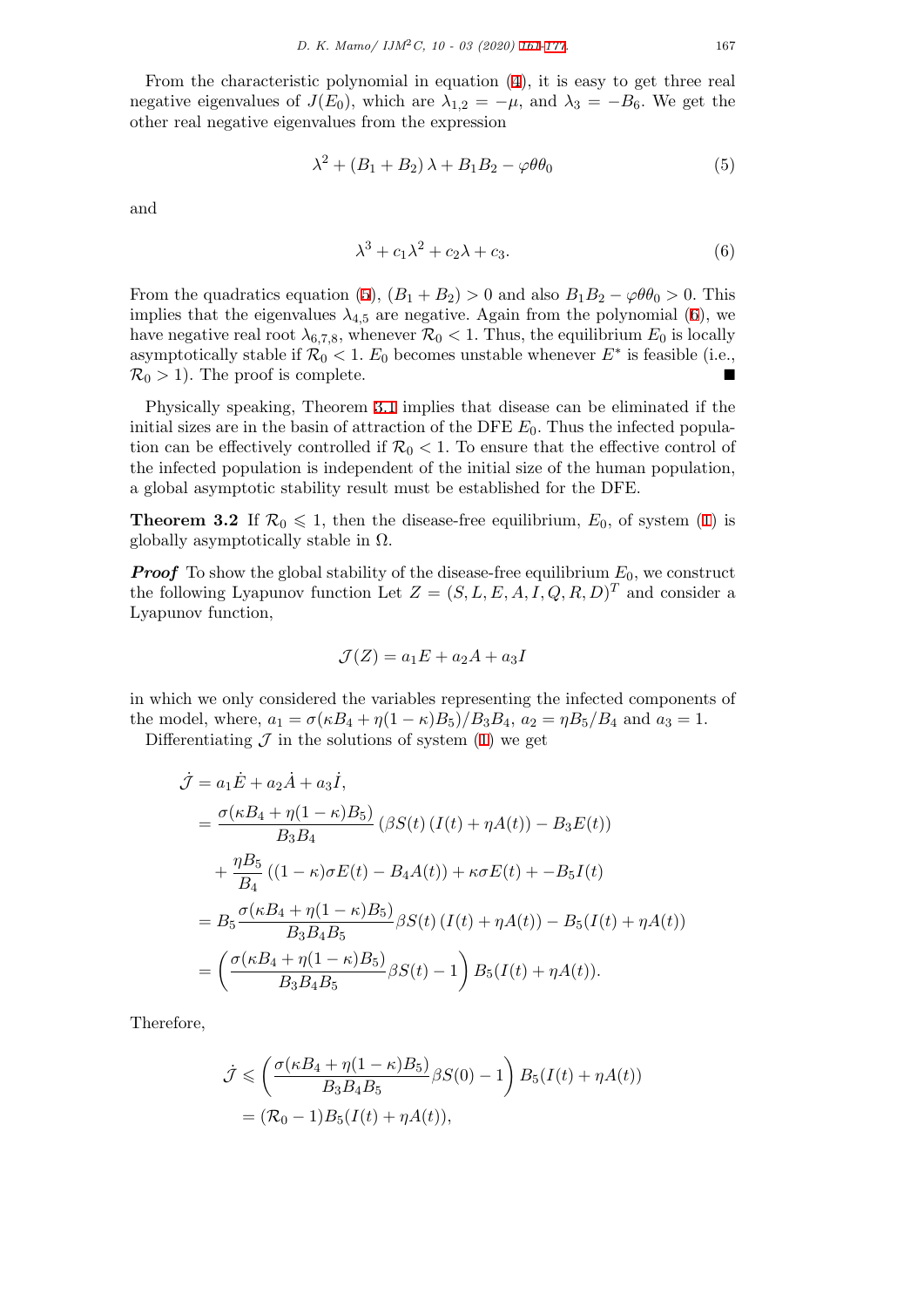since  $S(t) \leqslant S(0)$  and  $S(t) \in \Omega$ .

 $\mathcal{J}$  < 0 whenever  $\mathcal{R}_0$  < 1. Furthermore,  $\mathcal{J} = 0$  if and only if  $\mathcal{R}_0 = 1$ . Thus the largest invariant set in  $\left\{ Z \in \Omega \middle| \dot{\mathcal{J}}(E,A,I) = 0 \right\}$  is th[e si](#page-0-0)[ngle](#page-16-0)ton of  $E_0$ . By LaSalle's Invariance Principle the disease-free equilibrium is globally asymptotically stable in  $\Omega$ , completing the proof.

Theorem 3.2 completely determines the global dynamics of model (1) in when  $\mathcal{R}_0 \leq 1$ . It establishes the basic reproduction number  $\mathcal{R}_0$  as a sharp threshold parameter. Namely, if  $\mathcal{R}_0 < 1$ , all solutions in the feasible region converge to the DFE  $E_0$ , and the disease will die out from the community irrespective of the initial conditions. [If](#page-6-1)  $\mathcal{R}_0 > 1$ ,  $E_0$  is unstable and the system is uniformly per[sis](#page-2-1)tent, and a disease spread will always exist.

## *3.1.3 Endemic equilibrium and its stability*

Here, we show the existence and uniqueness of endemic equilibrium *E∗* . The values of  $S^*, L^*, E^*, A^*, I^*, Q^*, R^*$  and  $D^*$  are obtained from the system (1), we get

$$
S^* = \frac{\Lambda(\mu + \theta_0)}{\mathcal{R}_0 \mu(\mu + \theta_0 + \varphi \theta)}, \ L^* = \frac{\Lambda \varphi \theta}{\mathcal{R}_0}, \ E^* = \frac{\Lambda(\mathcal{R}_0 - 1)}{B_3 \mathcal{R}_0}, \ A^* = \frac{\Lambda \sigma (1 - \kappa)(\mathcal{R}_0 - 1)}{B_3 B_4 \mathcal{R}_0},
$$
  

$$
I^* = \frac{\kappa \Lambda \sigma (\mathcal{R}_0 - 1)}{B_3 B_5 \mathcal{R}_0}, \ Q^* = \frac{\phi E^* + \psi A^* + \alpha I^*}{B_6}, \ R^* = \frac{\gamma A^* + \tau_1 \gamma I^* + \tau_2 \gamma I^*}{\mu},
$$
  

$$
D^* = \frac{(1 - \tau_1)\gamma I^* + (1 - \tau_2)\gamma I^*}{\mu}.
$$

We obtain a unique positive endemic equilibrium  $E^*$ , when  $\mathcal{R}_0 > 1$ .

**Theorem 3.3** If  $\mathcal{R}_0 > 1$ , then the endemic equilibrium point  $E^*$  of system (1) is locally asymptotically stable.

*Proof* The Jacobian matrix of the model at *E∗* is

$$
\begin{pmatrix}\n-B_1 - H_1 & \theta_0 & 0 & -\eta D_1 & -D_1 & 0 & 0 & 0 \\
\theta & -B_2 & 0 & 0 & 0 & 0 & 0 & 0 \\
H_1 & 0 & -B_3 & \eta D_1 & D_1 & 0 & 0 & 0 \\
0 & 0 & (1 - \kappa)\sigma & -B_4 & 0 & 0 & 0 & 0 \\
0 & 0 & \kappa\sigma & \omega & -B_5 & 0 & 0 & 0 \\
0 & 0 & \phi & \psi & \alpha & -B_6 & 0 & 0 \\
0 & 0 & 0 & \gamma & \gamma\tau_1 & \gamma\tau_2 & -\mu & 0 \\
0 & 0 & 0 & 0 & \gamma & (1 - \tau_1) \gamma (1 - \tau_2) & 0 & -\mu\n\end{pmatrix}
$$
\n(7)

where  $H_1 = (I^* + \eta A^*)$ , and  $D_1 = \beta S^*$ .

From the Jacobian matrix (7) easily to get  $\lambda_{1,2} = -\mu$ ,  $\lambda_3 = -B_6$  and the other eigenvalues of the system needs further finding. The characteristic polynomial of (7) is

<span id="page-7-0"></span>
$$
P(\lambda) = \lambda^5 + a_1 \lambda^4 + a_2 \lambda^3 + a_3 \lambda^2 + a_4 \lambda + a_5 = 0.
$$
 (8)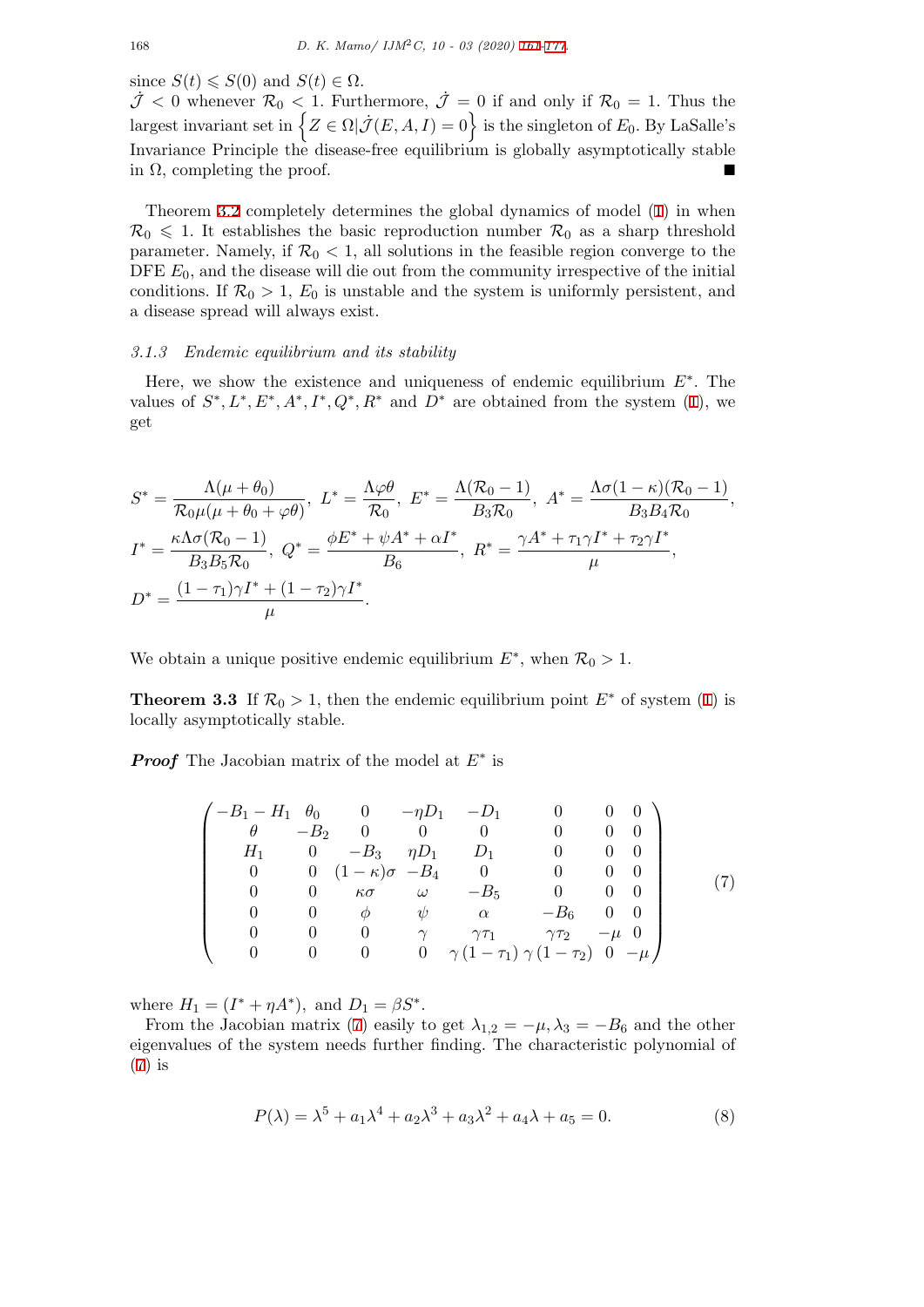Where

<span id="page-8-0"></span>
$$
a_1 = B_1 + B_2 + B_3 + B_4 + B_5 + H_1
$$
  
\n
$$
a_2 = (B_1 + B_2 + H_1)(B_3 + B_4 + B_5)
$$
  
\n
$$
a_3 = (B_1 + B_2)(B_3B_4 + B_3B_5 + B_4B_5) + B_2H_1(B_3 + B_4 + B_5) + B_4B_5H_1
$$
 (9)  
\n
$$
a_4 = B_2H_1(B_3B_4 + B_3B_5 + B_4B_5) + A_1\sigma((1 - \kappa)\eta + \kappa)\theta\varphi\theta_0
$$
  
\n
$$
a_5 = B_3B_4B_5\varphi\theta\theta_0(\mathcal{R}_0 - 1).
$$

The polynomial (8) has negative roots (eigenvalues) if all its coefficients terms are positive, or it satisfies Routh-Hurwitz criteria of stability [6]. From (9) we can verify that  $\forall a_i > 0, i = 1, 2, 2, 3, 4, 5$  when  $\mathcal{R}_0 > 1$ . And also,  $a_1 a_2 a_3 >$  $a_3^2 + a_1^2 a_4$ ,  $(a_1 a_4 - a_5) (a_1 a_2 a_3 - a_3^2 - a_1^2 a_4) > a_5 (a_1 a_2 - a_3)^2 + a_1 a_5^2$ . Therefore, according to the [R](#page-7-0)outh-Hurwitz criterion, we can get that all the roots of the above characteristic equation have negative real parts. Thus, the [en](#page-15-13)demic e[qu](#page-8-0)ilibrium asymptotically stable. The proof is complete.

The local stability analysis of the endemic equilibrium tells that if the initial values of any trajectory are near the equilibrium *E∗* , the solution trajectories approach to the equilibrium  $E^*$  under the condition  $\mathcal{R}_0 > 1$ . Thus, the initial values of the state variables  $S, L, E, A, I, Q, R$  and  $D$  are near to the corresponding equilibrium levels, the equilibrium number of infected individuals get stabilized if  $\mathcal{R}_0 > 1$ .

## **3.2** *Sensitivity analysis*

Sensitivity analysis is used to identify parameters that have a tremendous impact on  $\mathcal{R}_0$  and should be targeted by intervention strategies. More precisely, graphical displays allow measuring the relative change in a  $\mathcal{R}_0$  when a parameter changes. Epidemiological characteristics of COVID-19 quantify by some parameters, which are averagely fixed. The remaining parameters are varying, which used to determines the status of the pandemic outbreak. The normalized sensitivity index Υ*<sup>λ</sup>* is given by

$$
\Upsilon_\lambda^{{\cal R}_0} = \frac{\partial {\cal R}_0}{\partial \lambda} \times \frac{\lambda}{{\cal R}_0}.
$$

The researcher focuses on varying parameter values, which involve  $\mathcal{R}_0$  expression, and their sensitivity will be described below.



A researcher can find some interesting results, which have been showed in Figures 2 and 3, it can be seen that big  $\beta$  or  $\sigma$  can lead to large  $\mathcal{R}_0$ . That is to say, the larger contact or short incubation period can increase the opportunity of disease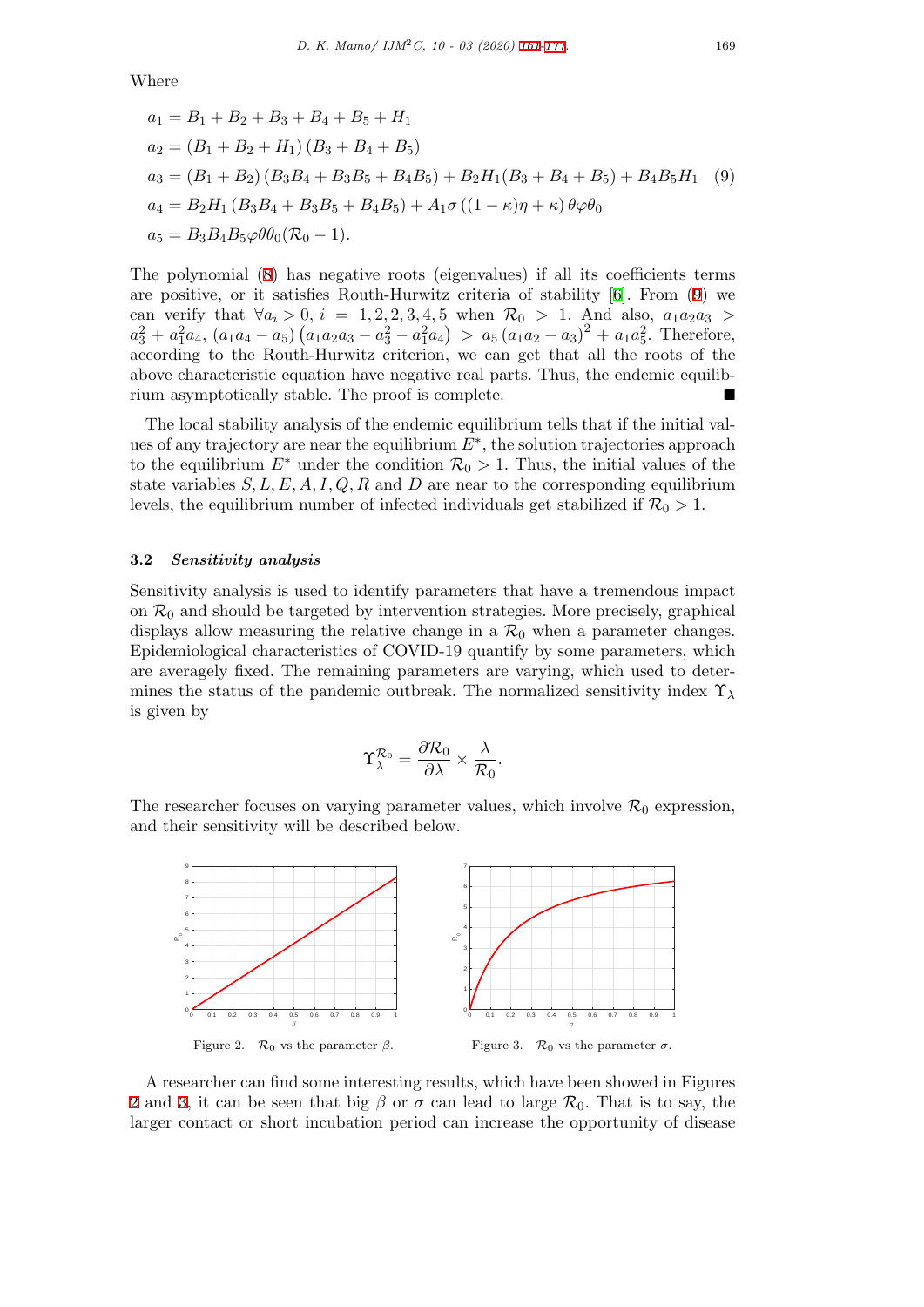spreading. If we reduce the transmission rate by quarantine or any appropriate control measure, then the disease outbreak will end.



As a result of Figures 4 and 5,  $R_0$  decreasing when  $\theta$  increases, and increases whenever  $\theta_0$  increase respectively. This finding suggested that effective stay at home intervention have been mitigates the COVID-19 spread, conversely the ineffectiveness of this intervention measure can rising its spread.



Figures 6 and 7, show that the increment of  $\eta$  or  $\alpha$  can reduce  $\mathcal{R}_0$ . That is to say, effective quarantine of incubated and infectious individuals can reduce the opportunity of disease spreading.

<span id="page-9-1"></span>

From Figures 8 and 9, we find that, short average time from the symptom onset to recovery or death  $\gamma$  and large value of  $\mu$  can reduce the COVID-19 spread.

#### **4. Numerical [re](#page-9-1)sult[s](#page-9-1) and analysis**

<span id="page-9-0"></span>In this section, numerical simulation of the model (1) demonstrated. Numerical solutions obtained by using *ode45* package which used to solves systems of ODEs.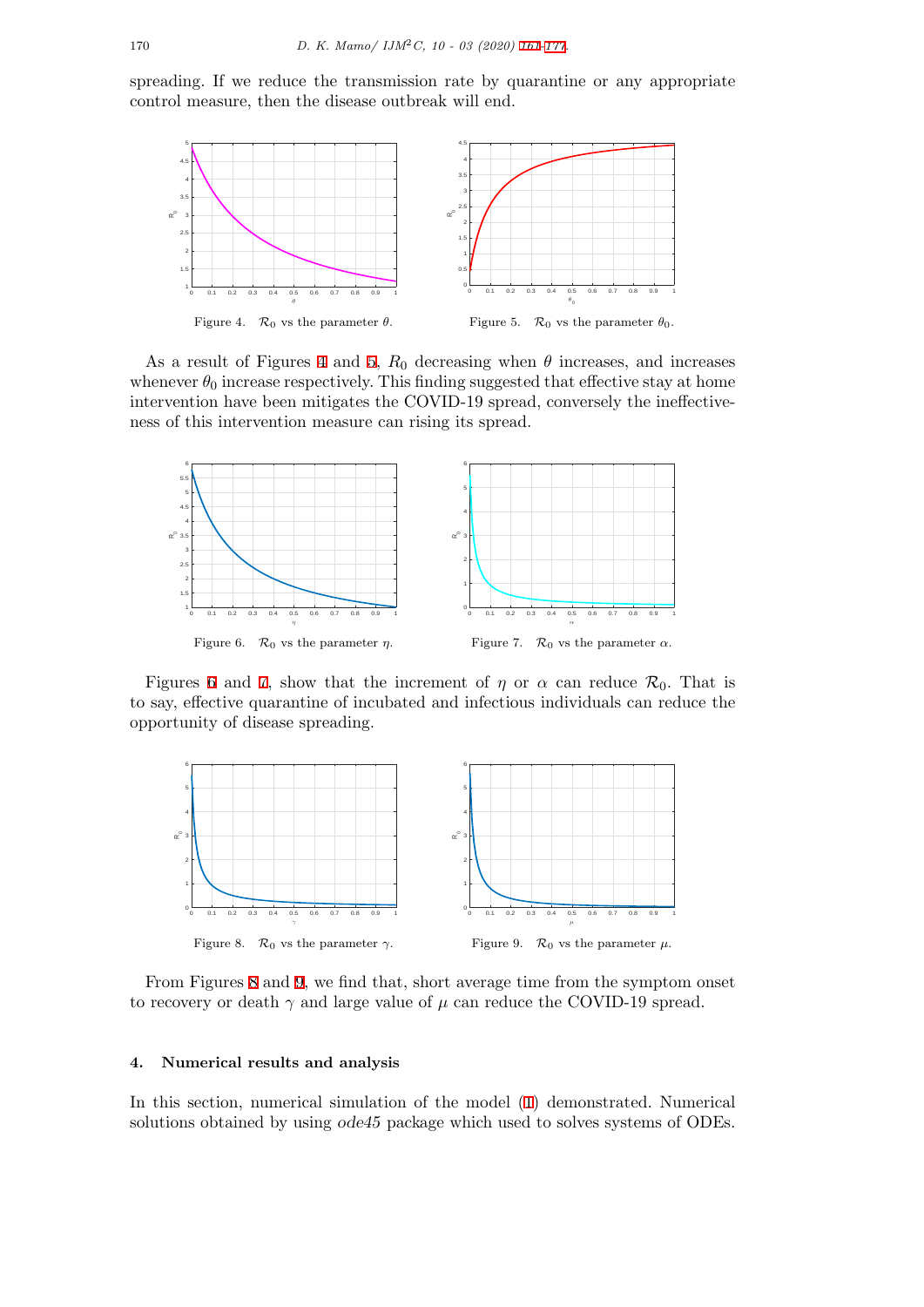The simulation study explores the impact of prevention and control against the spread of the COVID-19 outbreak. The general dynamics, dynamical solution of equilibria, and impacts of prevention and control stra[tegi](#page-0-0)[es a](#page-16-0)re under consideration in this section discussion.

#### **4.1** *General dynamics*

We numerically illustrate the asymptotic behavior of the model (1). We take the the initial conditions  $S(0) = 0.9$ ,  $Q(0) = 0$ ,  $E(0) = 0.06$ ,  $A(0)$ ,  $I(0) = 0.04$ ,  $L(0) =$ 0,  $R(0) = 0$ , and  $D(0) = 0$ .

<span id="page-10-0"></span>



Figure 10. Evaluation of general dynamic for  $\mathcal{R}_0 = 0.6355$ .

Figure 11. Evaluation of general dynamic for  $\mathcal{R}_0 = 0.6355$  and varying initial values.

Consider system (1) with parameters  $\beta = 0.05$ ,  $\theta = 0$ ,  $\sigma = 0.1923$ ,  $\alpha = 0$ ,  $\gamma =$ 0.0714,  $\mu = 0.01, \theta_0 = 0.0$ . Then, it follows by certain calculations that the threshold  $\mathcal{R}_0 = 0.5842$ , which is below unity, thus Theorem 3.1 ensures that the diseasefree equilibrium *E*<sup>0</sup> is globally asymptotically stable. For numerical simulation we set initial values as  $S(0) = 0.9, E(0) = 0.05, A(0) = 0.02, I(0) = 0.03, Q(0) = 0.03$  $S(0) = 0.9, E(0) = 0.05, A(0) = 0.02, I(0) = 0.03, Q(0) = 0.03$  $L(0) = R(0) = D(0) = 0$ . Figure 10 shows the evolutions of state variables, from which it can be observed that the percentages of n[on-s](#page-5-1)usceptible stat variables population density finally converge to the constant zero, when susceptible population density converge to unity. This means that COVID-19 pandemic would finally tend to extinction and is in agr[eem](#page-10-0)ent with Theorem 3.1. Figure 11 shows the plot of several solutions of system (1) with different randomly-given initial values. It can be seen in Figure 11, that all of these solutions eventually converge to the disease-free equilibrium  $E_0$ , which is also consistent with Theorem 3.1.

<span id="page-10-1"></span>

Figure 12. Evaluation of general dynamic for  $\mathcal{R}_0 = 3.813.$ 

Time(days) Figure 13. Evaluation of general dynamic for  $\mathcal{R}_0 = 3.813$  and varying initial value.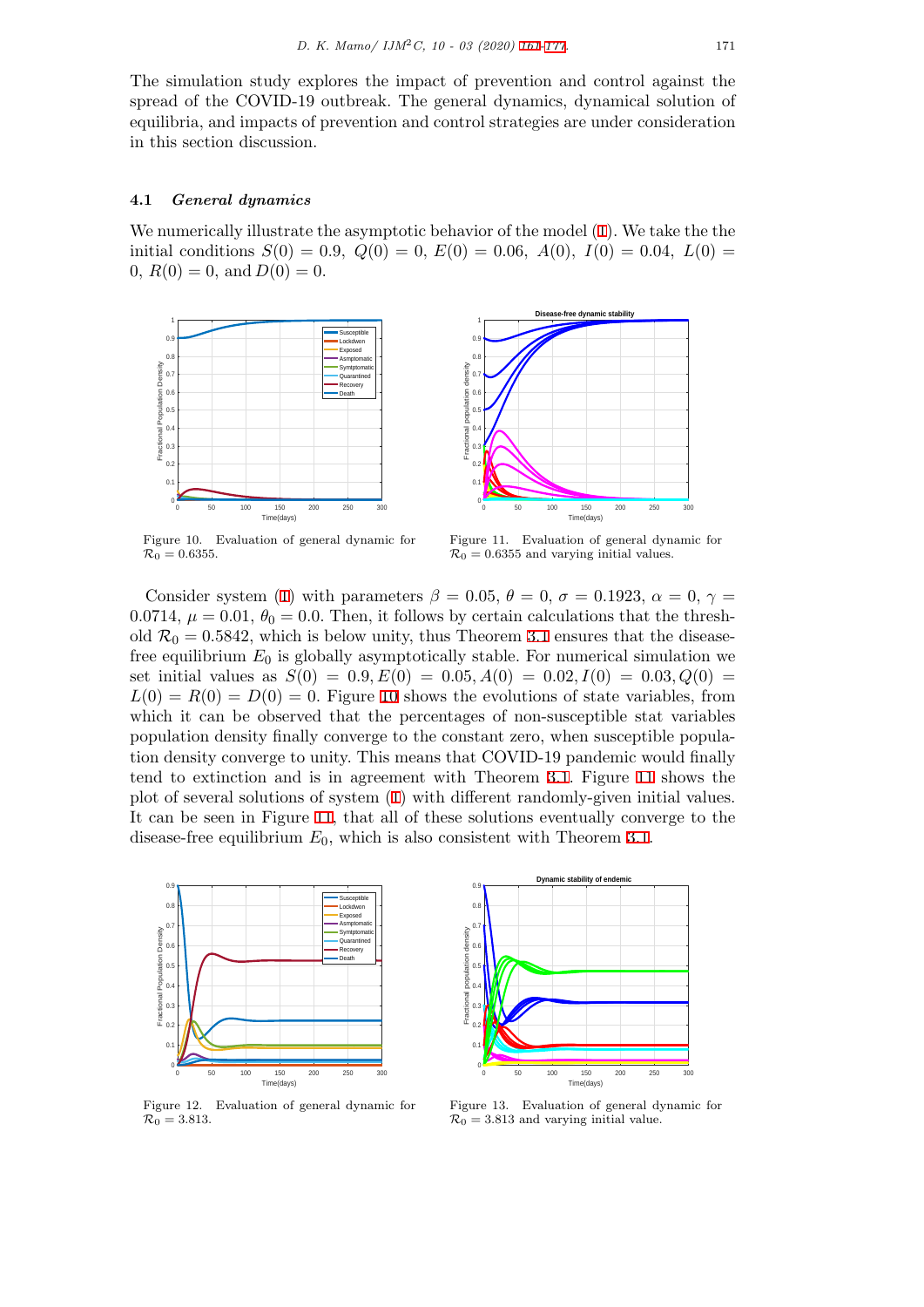Consider system (1) with parameters  $\beta = 0.8, \theta = 0, \sigma = 0.1923, \alpha = 0, \gamma =$ 0.0714,  $\mu = 0.01, \theta_0 = 0.0$ . Figure 12 shows the time evolutions of state variables which approach to the constants 0*.*223*,* 0*.*0*,* 0*.*0862*,* [0](#page-0-0)*.*[0162](#page-16-0)6*,* 0*.*0259*,* 0*.*0996*,* 0*.*524 and 0*.*0259, respectively. The simulation illustrates the disease spread to peak and keep propagating th[ro](#page-2-1)ugh the community at a steady level. Figure 13 shows the plot of its four solutions with varyi[ng](#page-10-1) initial values. It can be seen that all of these solutions finally tend to the endemic equilibrium *E∗* . This result confirms that the endemic equilibrium is asymptotically stable whenever  $\mathcal{R}_0 > 1$ .

### **4.2** *Impact of the transmission rate*

The parameter  $\beta$  describes the probability that a susceptible individual converts to be an exposed class by a single infected individual per unit time. The impacts of *β* on the susceptible, contagious, and deceased population will illustrate.

<span id="page-11-0"></span>

<span id="page-11-1"></span>



Figure 15. Evaluation of contagious population.



Figure 16. Evaluation of deceased population.

Consider system (1) and set the value of  $\beta = 0.85, 0.35, 0.2, 0.1$ . From Figure 14 to Figure 16, illustrates that the change of *β* leads to the uncertainty behavior of the system. It can be seen in Figures 14, 15 and 16 that all these curves ultimately converge to corresponding equilibria, respectively. The final percentage of susceptible will r[em](#page-2-1)ain stable at a higher level when the value of the parame[ter](#page-11-0)  $\beta$  is lower[. W](#page-11-1)hile the evolutions of the contagious, and deceased population will steady at a [high](#page-11-0)er value when  $\beta$  value high. [T](#page-11-0)he si[mu](#page-11-1)lation designates that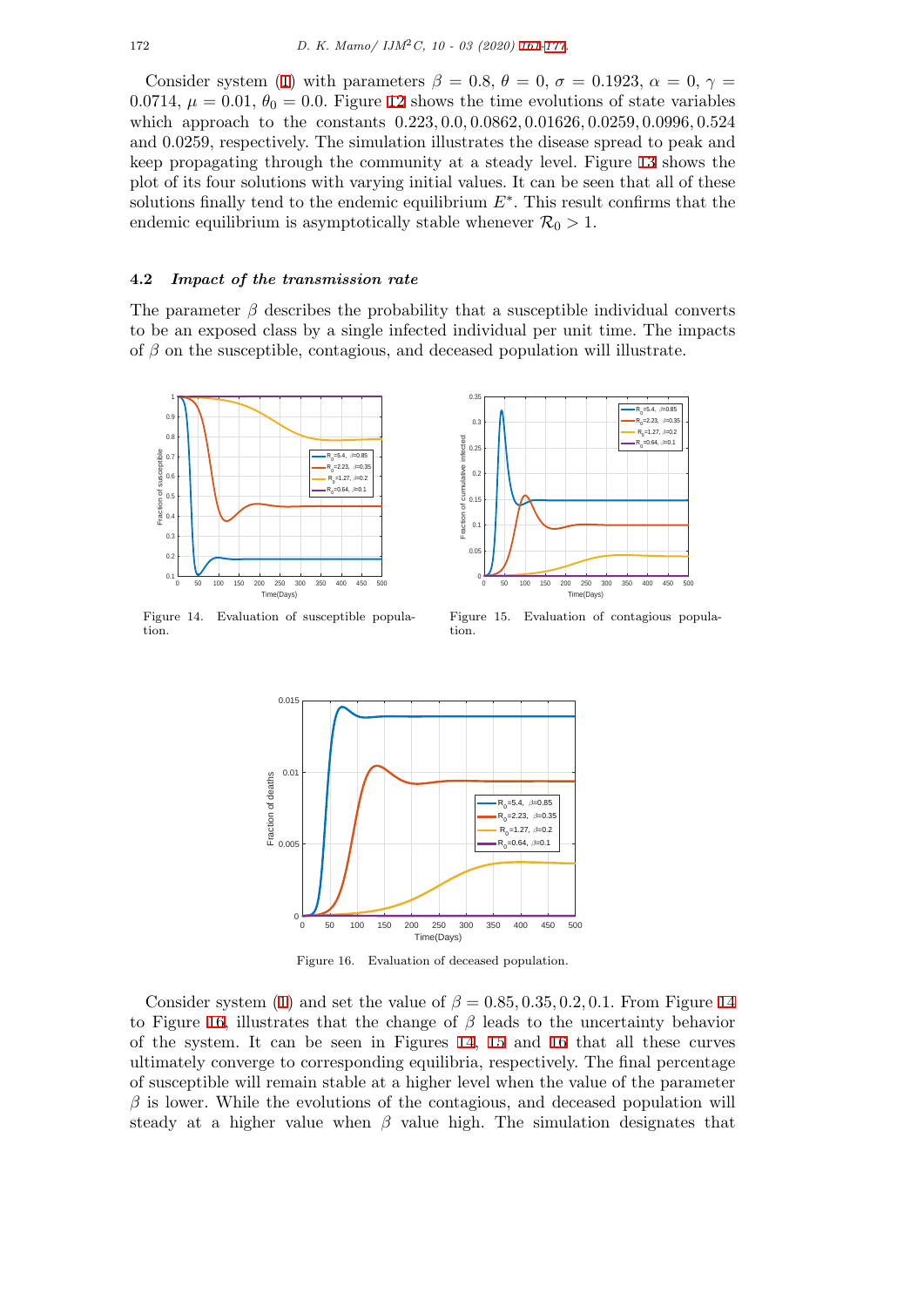reducing contact transmission (*β*) treats to control COVID-19 propagation.

In the absence of intervention measures with  $\mathcal{R}_0 = 5.4$  $\mathcal{R}_0 = 5.4$  $\mathcal{R}_0 = 5.4$ , near to 90%, susceptible population are being exposed to COVID-19 outbreak and 1*.*4% of deaths globally this year. The 59% and 76*.*5% reduction of effective contact transmission provided that, 25% and 60% reduction of the susceptible population exposedness respectively. Also, 35*.*7% and 71*.*43% of death reduction obtained by 59% and 76*.*5% discount of the transmission rate of *β*. Extensive countermeasures are required to reduce person-to-person transmission of COVID-19. Appropriate care and endeavors to protect or reduce transmission should be involved in the susceptible population.

## **4.3** *Impact of lockdown*

The impact of a lockdown on the contagious and deceased population will be simulated.

<span id="page-12-0"></span>

Figure 17. Evaluation of contagious population by varying *θ* .

Figure 18. Evaluation of deceased population by varying *θ* .

Considering system (1) and the transmission rate  $\beta = 0.5$ . We observe the impact of lockdown by setting the value of  $\theta = 0.0, 0.05, 0.1, 0.3$ . Figures 17 and 18 show that the impact of *θ* on infection and deceased case densities of the model. The lockdown coverage rises from 5% to 10%, new infectiousness also reduced from 26*.*82% to 53*.*62% aft[er](#page-2-1) 7 months respectively. Similarly, deceased density also reduce by 26*.*86%*,* 53*.*65% and finally it tends to zero (see Figures [17](#page-12-0) and [18\)](#page-12-0). The simulation provides, more than 30% of lockdown coverage with a minimum of 30% efficiency could control the COVID-19 outbreak. Strict social distancing measures were effective in reducing incidence and mortality rates.

#### **4.4** *Lockdown lifting impact*

Restricting mass gathering or lockdown has an impact on the daily life activities of every individual. The impact of lockdown relaxes, or intervention lifting on the spread of COVID-19 will be represented.

Considering system (1)and the transmission rate  $\beta = 0.5$  and  $\theta = 0.4$ . We observe the impact of lockdown return by setting the value of  $\theta_0 = 0.0, 0.05, 0.1, 0.7$ . Figures 19 and 20 illustrate that the impact of  $\theta_0$  on contagious and deceased case densities of the model. In the absence of lockdown lifting, the contagious curve persists at disease-free equilibriu[m w](#page-2-1)hen  $\mathcal{R}_0 = 0.56$ . The lockdown lifting rises from 5% to 70% new infectiousness also increases from 3*.*412% to 11*.*42% after a year respectively.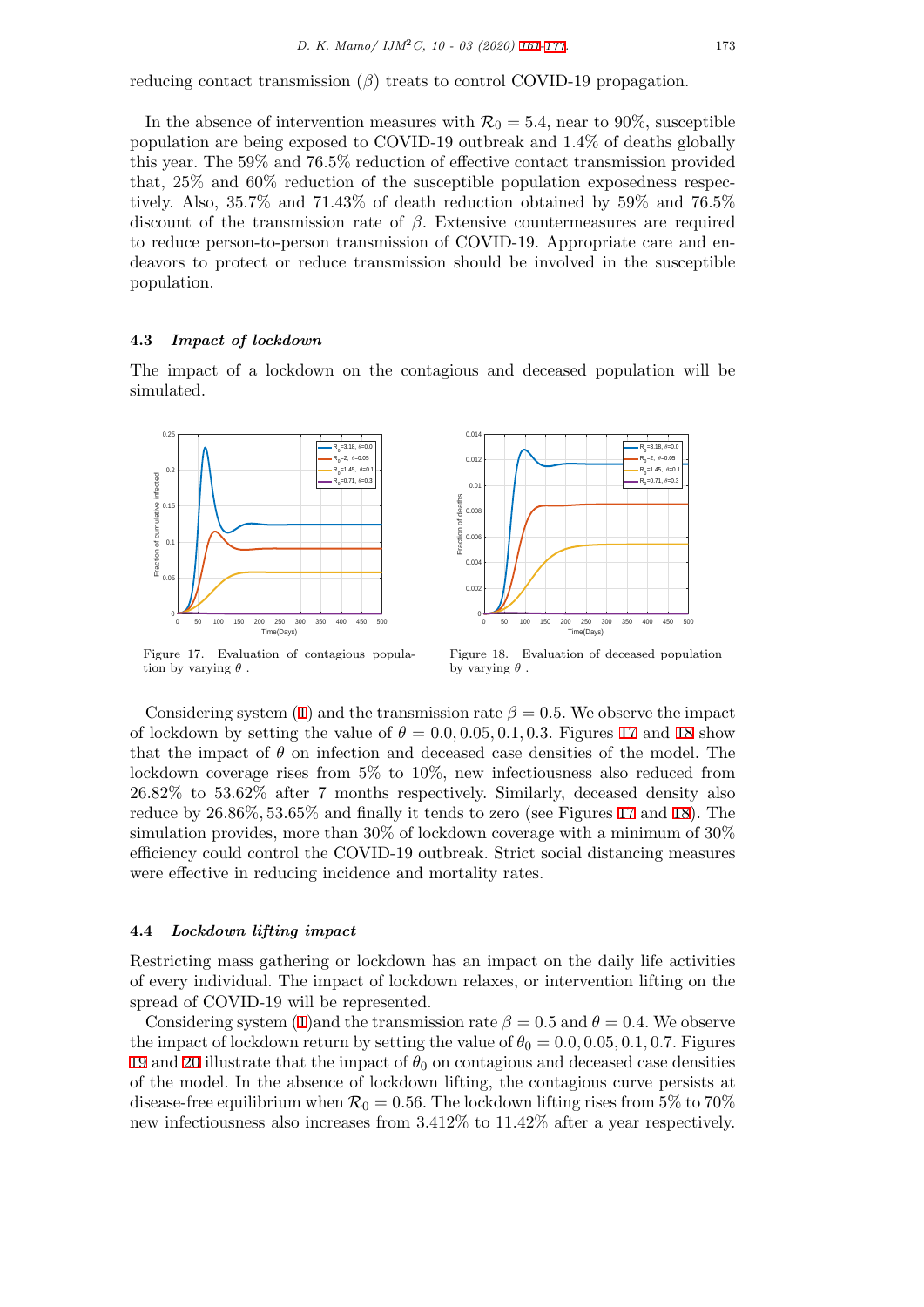<span id="page-13-0"></span>

Figure 19. Evaluation of contagious population by varying  $\theta_0$ .

Figure 20. Evaluation of deceased population by varying  $\theta_0$ .

Similarly, death percentage increase from 0*.*396% to 1*.*078% (see Figures 19 and 20. In the absence of other interventions, the result provides more than 5% lifting of lockdown leads the second COVID-19 outbreak prevalence.

# **[4.5](#page-13-0)** *Impacts of quarantine*

Study the recommended containment strategies of the pandemic, we conduct some numerical simulations to show the contribution of quarantine. Here, we observe the isolation of exposed and infected individuals within different rate:

<span id="page-13-1"></span>

Figure 21. Evaluation of susceptible population.



Considering system (1) and the rate  $\beta = 0.5$  and  $\theta = 0.4$ . We observe the impact of exposed quarantine by setting the value of  $\phi = 0.0, 0.1, 0.2, 0.6$ . It can be observed in Figures 21, 22, and 23 that the impact of  $\phi$  on the susceptible, contagious, and decease population. In the absence of exposed quarantine, 70% of the susceptible pop[ula](#page-2-1)tion will be exposed to COVID-19. And also, near to 1.2%, will die, when  $\mathcal{R}_0 = 3.18$  in this year. Figure 22 displays the new infection population density dec[rea](#page-13-1)s[es](#page-13-1) whe[n t](#page-14-0)he diagnosis and tracing process rises. Similarly, the deceased number decrease when the quarantine coverage of exposed increases (see Figure 23). The result suggests that more than 60% of quarantine of exposed individuals reclines  $\mathcal{R}_0$  below one, this i[mpl](#page-13-1)ies that COVID-19 spread will be under control.

Now, the impacts o[f sy](#page-14-0)mptomatic infected isolation will be evaluated.

Considering system (1) with the transmission rate  $\beta = 0.5$ , and by setting the value of  $\alpha = 0.0, 0.1, 0.3, 0.5$ . It can be observed in Figures 24, 25, and 26 that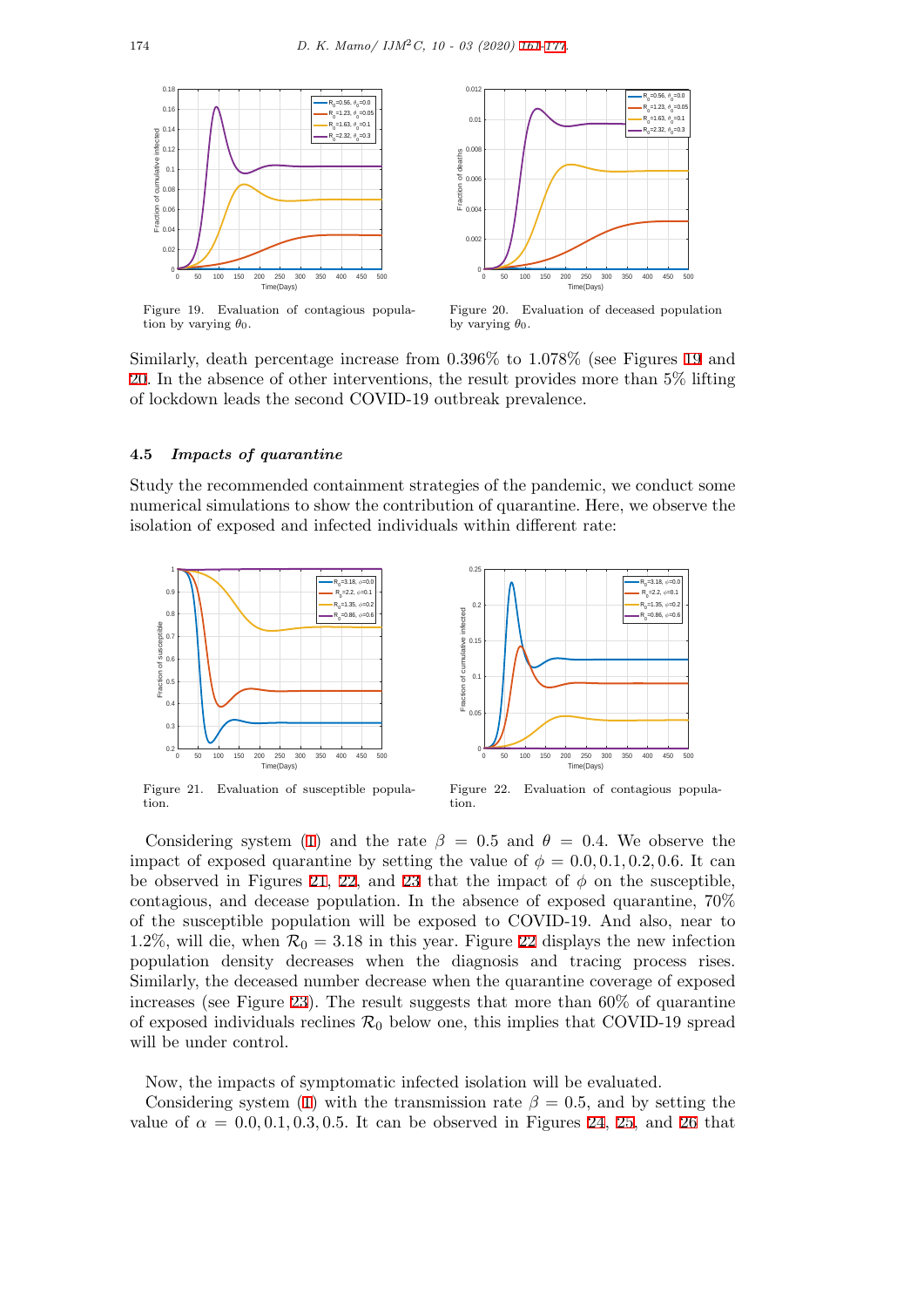<span id="page-14-0"></span>

Figure 23. Evaluation of deceased population.

<span id="page-14-1"></span>

Figure 24. Evaluation of susceptible population.



Figure 25. Evaluation of symptomatic infected population.



Figure 26. Evaluation of deceased population.

the impact of  $\alpha$  on susceptible, infected, and deceased population density. In the absence of isolation of symptomatic infected, 70% of the susceptible population being exposed to COVID-19, and near to 1.2% will die, when  $\mathcal{R}_0 = 3.18$  in this year. Figure 25 displays high coverage of isolation monitoring conquers the growth of new symptomatic infected populations. Similarly, the deceased number decrease when isolation rate increases (see Figure 26). The simulation indicates that more than 50% isolation of symptomatic infected individuals defeat  $\mathcal{R}_0$  below one, this implies that [CO](#page-14-1)VID-19 spread will be under control.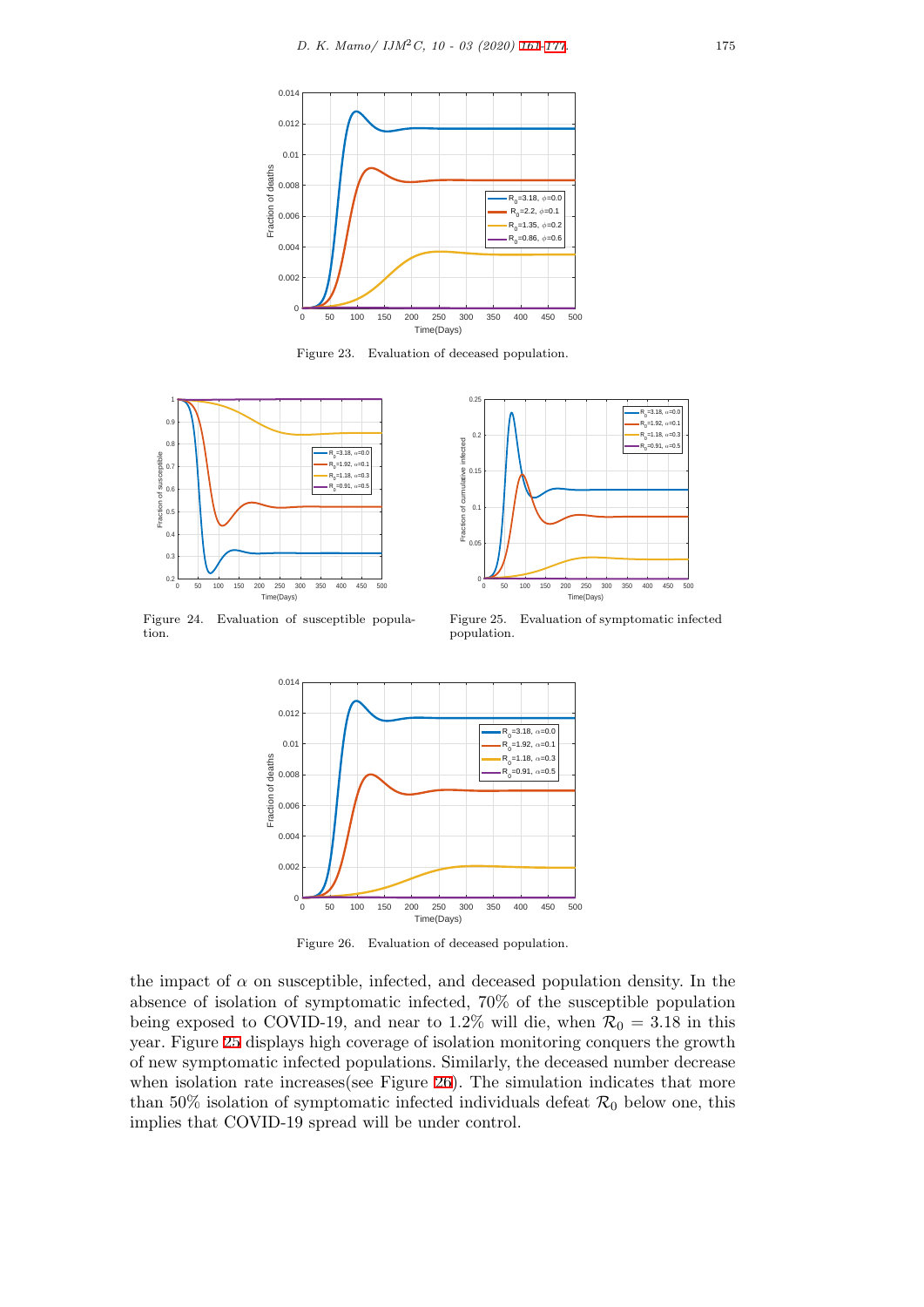#### **5. Conclusions**

<span id="page-15-0"></span>The control, containment, mitigation, and pleasant elimination of the coronavirus pandemic requires the rapid and compatible implementation of control and mitigation strategies. Mathematical models are central to this effort but certain issues have to be considered and measured for increased efficacy in their application. The researcher develops a new *SEIR* type compartmental model it provides insight into the transmission dynamics of COVID-19 with control measures. The model incorporates asymptomatic and symptomatic infected with the modification parameter. The sensitivity analysis gives insight that high contact transmission has a positive impact on secondary infection reproduction of COVID-19. Furthermore, lifting of intervention also accelerates the new infectiousness rate. For suspension and mitigation of COVID-19 spread, appropriate implementation of lockdown and quarantine incredibly valuable.

Numerical simulations are conducted aim to support theoretical analysis and shows the significance of public health intervention to containment these pandemics. The general dynamics of the model with time is illustrated that the disease is die out when  $\mathcal{R}_0 \leq 1$  (see Figure 10), but its persists in the community whenever  $\mathcal{R}_0 > 1$  (see Figure 12). Moreover, socioeconomically crisis caused by these pandemic can be minimized and eliminated when we implemented appropriate control measure.

#### **References**

- [1] R. M. Anderson and R. M. May, Population biology of infectious diseases, Part I. Nature, **280** (1979) 361-367.
- [2] L. Bertolaccini and L. Spaggiari, The hearth of mathematical and statistical modelling during the Coronavirus pandemic, Interactive CardioVascular and Thoracic Surgery, **30** (2020) 801-802.
- [3] F. Brauer and C. Castillo-Chavez, Mathematical Models in Population Biology and Epidemiology, Springer, New York, (2012).
- <span id="page-15-4"></span>[4] T. M. Chen, J. Rui, Q. P. Wang, Z. Y. Zhao, J. A. Cui and L. Yin, A mathematical model for simulating the phase-based transmissibility of a novel coronavirus, Infectious Diseases of Poverty, **9** (2020) 1-8.
- <span id="page-15-5"></span>[5] Coronavirus disease (COVID-2019) situation reports 85 Available at: https://www.who.int/ emergencies/diseases/novel-coronavirus-2019/situation-reports.
- <span id="page-15-9"></span>[6] E. X. DeJesus and C. Kaufman, Routh-Hurwitz criterion in the examination of eigenvalues of a system of nonlinear ordinary differential equations, Physical Review A, **35 (12)** (1987) 5288-5290.
- [7] O. Diekmann and J. A. P. Heesterbeek, Mathematical Epidemiology of Infectious Diseases: Model Building, Analysis and Interpretation, John Wiley & Sons, (2000).
- <span id="page-15-3"></span>[8] H. W. Hethcote, The mathematics of infectious diseases, SIAM Review, **42 (4)** [\(2000\) 599-653.](https://www.who.int/emergencies/diseases/ novel-coronavirus-2019/situation-reports)
- <span id="page-15-13"></span>[9] [D. S. Hui et al.,The continuing 2019-nCoV epidemic threat of novel c](https://www.who.int/emergencies/diseases/ novel-coronavirus-2019/situation-reports)oronaviruses to global health – The latest 2019 novel coronavirus outbreak in Wuhan, China, International Journal of Infectious Diseases, **91** (2020) 264-266.
- <span id="page-15-6"></span>[10] W. O. Kermack and A. G. McKendrick, A contribution to the mathematical theory of epidemics, Proceedings of the Royal Society of London. Series A, **115** (1927) 700-721.
- <span id="page-15-7"></span><span id="page-15-2"></span>[11] A. J. Kucharski et al., Early dynamics of transmission and control of COVID-19: a mathematical modelling study, The Lancet Infectious Diseases, **20 (5)** 2020 553-558.
- <span id="page-15-8"></span>[12] D. K. Mamo and P. R. Koya, Mathematical modeling and simulation study of *SEIR* disease and data fitting of Ebola epidemic spreading in west Africa, Journal of Multidisciplinary Engineering Science and Technology, **2 (1)** (2015) 106-114.
- <span id="page-15-10"></span>[13] K. Prem et al., The effect of control strategies to reduce social mixing on outcomes of the COVID-19 epidemic in Wuhan, China: a modelling study, The Lancet Public Health, **5 (5)** (2020) e261-e270.
- <span id="page-15-12"></span>[14] P. Van den Driessche and J. Watmough, Reproduction numbers and sub-threshold endemic equilibria for compartmental models of disease transmission, Mathematical Biosciences, **180 (1-2)** (2002) 29- 48.
- <span id="page-15-11"></span><span id="page-15-1"></span>[15] WHO. How does COVID-19 Spread? Available at: https://www.who.int/news-room/q-a-detail/ q-a-coronaviruses.